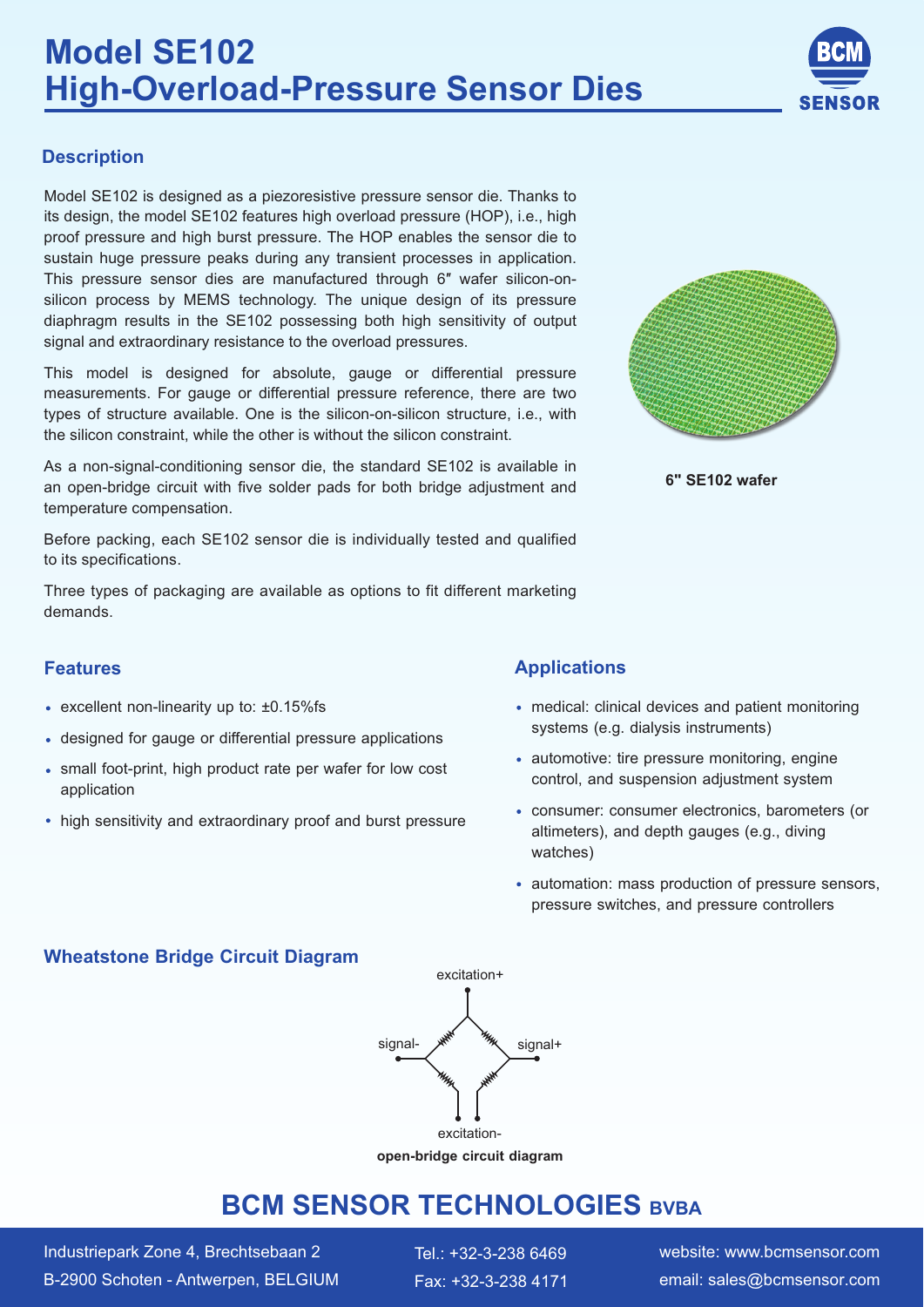

### **Lateral Dimensions and Terminal Pads Layout**



### **Cross-section**



**silicon constraint with vent** 



**without silicon constraint** for gauge and differential pressure measurements

Note: All dimensions are in mm.

# **BCM SENSOR TECHNOLOGIES** BVBA

Industriepark Zone 4, Brechtsebaan 2 Tel.: +32-3-238 6469 B-2900 Schoten - Antwerpen, BELGIUM

Fax: +32-3-238 4171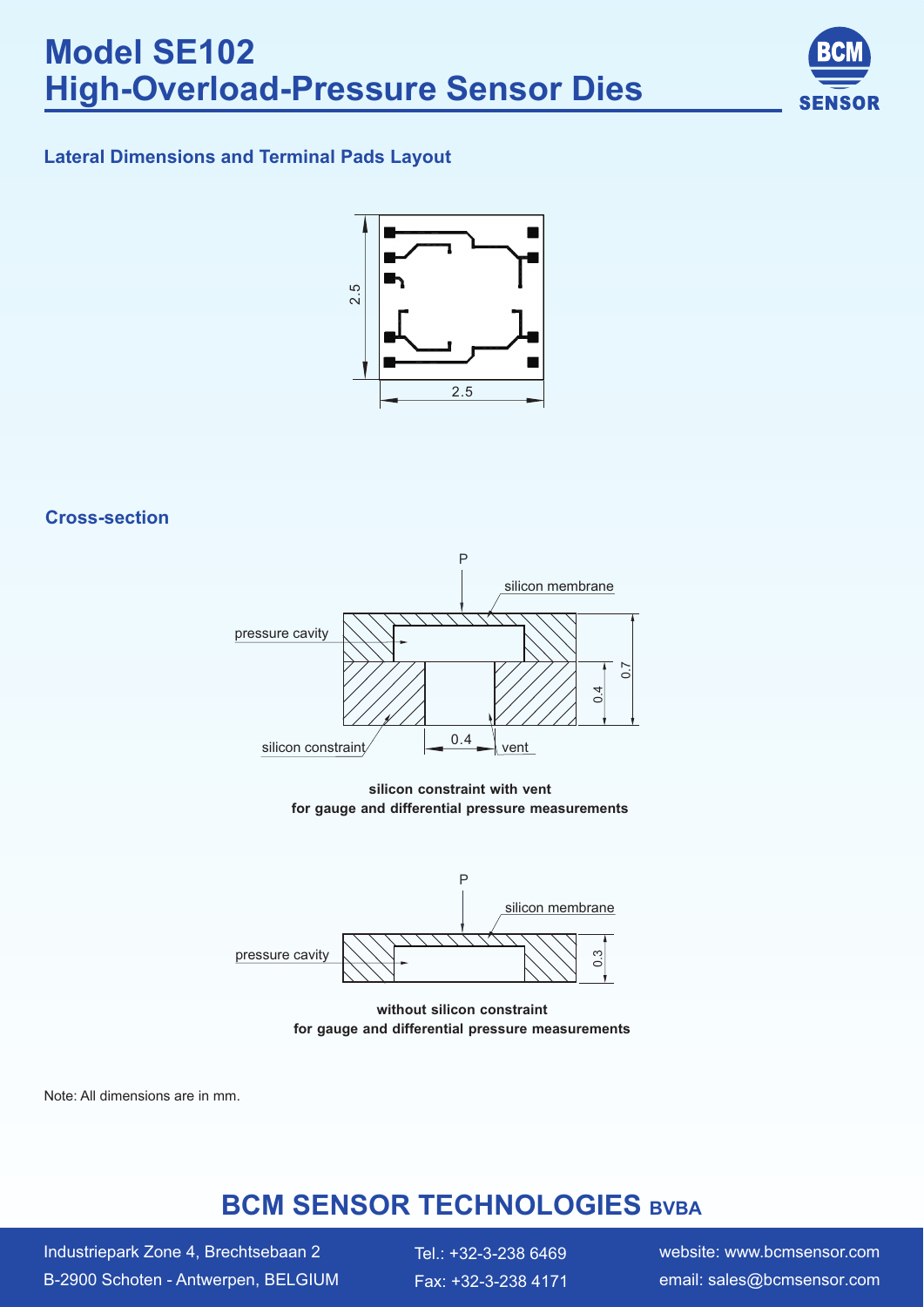# **Model SE102 High-Overload-Pressure Sensor Dies**



### **Technical Data**

| <b>Parameters</b>                      |         | <b>Units</b>                         | <b>Specifications</b>                                    |       |
|----------------------------------------|---------|--------------------------------------|----------------------------------------------------------|-------|
| pressure ranges                        |         | bar                                  | $0 - 0.4, -1$                                            | 1     |
| pressure reference                     |         |                                      | gauge                                                    |       |
| proof pressure                         |         | %fs                                  | 1000                                                     | 2 & 3 |
| burst pressure                         |         | %fs                                  | 1500                                                     | 2 & 3 |
| full scale output (fso)                |         | mV                                   | $\geqslant 80$                                           | 4 & 5 |
| excitation                             | voltage | <b>Vdc</b>                           | 5 (typical), or any voltage in the range of 1.2, , 12Vdc |       |
|                                        | current | mA                                   | 1 (typical), or any current in the range of 0.2, , 2mA   |       |
| zero offset                            |         | mV                                   | $\leq$ ±25                                               | 5     |
| non-linearity (NL)                     |         | %fs                                  | $\leq$ ±0.15                                             | 6     |
| hysteresis (HY)                        |         | %fs                                  | $\leq$ ±0.05                                             |       |
| repeatability (RP)                     |         | %fs                                  | $\leqslant$ ±0.05                                        |       |
| long-term stability                    |         | %fs/year                             | $\leq$ ±0.2                                              |       |
| bridge resistance                      |         | $k\Omega$                            | 6±1                                                      |       |
| storage temperature range              |         | $^{\circ}$ C                         | $-55 - +150$                                             |       |
| operating temperature range            |         | $^{\circ}C$                          | $-40 - +125$                                             |       |
| temp. coeff. (TC) of bridge resistance |         | $\%$ /°C                             | $0.11 \pm 0.02$                                          | 7     |
| TC of zero offset                      |         | $%$ fso/°C                           | $\leq$ ±0.03                                             | 8     |
| TC of SPAN                             |         | 8<br>$%$ fso $/$ °C<br>$\leq$  -0.21 |                                                          |       |
| thermal HY of zero offset              |         | %fso/°C                              | $\leqslant$ ±0.05                                        |       |
| dimensions                             |         | mm                                   | $2.5 \times 2.5 \times 0.7$                              |       |

General conditions for measurements: temperature = 25°C, humidity = 40%RH.

Notes: 1. Customized pressure ranges available on request. Consult BCM SENSOR.

- 2. fs refers to full scale pressure or rated pressure.
- 3. The specification listed in the table applies the case that the pressure is introduced from the topside of sensor die as indicated with "P" in the drawing on the previous page. If the pressure is introduced from the opposite side of sensor die, this specification will be different. Please consult BCM SENSOR.
- 4. Measured at full scale pressure.
- 5. Measured at 5Vdc excitation.
- 6. Calculated according to Terminal Base Line (the endpoint method).
- 7. Calculated as a rate of resistance change between -40°C and 125°C, and normalized by the resistance at 25°C.
- 8. Calculated as a rate of output change between -40°C and 125°C, and normalized by the output at 25°C, when the die is not temperature compensated.

# **BCM SENSOR TECHNOLOGIES** BVBA

Industriepark Zone 4, Brechtsebaan 2 Tel.: +32-3-238 6469 B-2900 Schoten - Antwerpen, BELGIUM

Fax: +32-3-238 4171